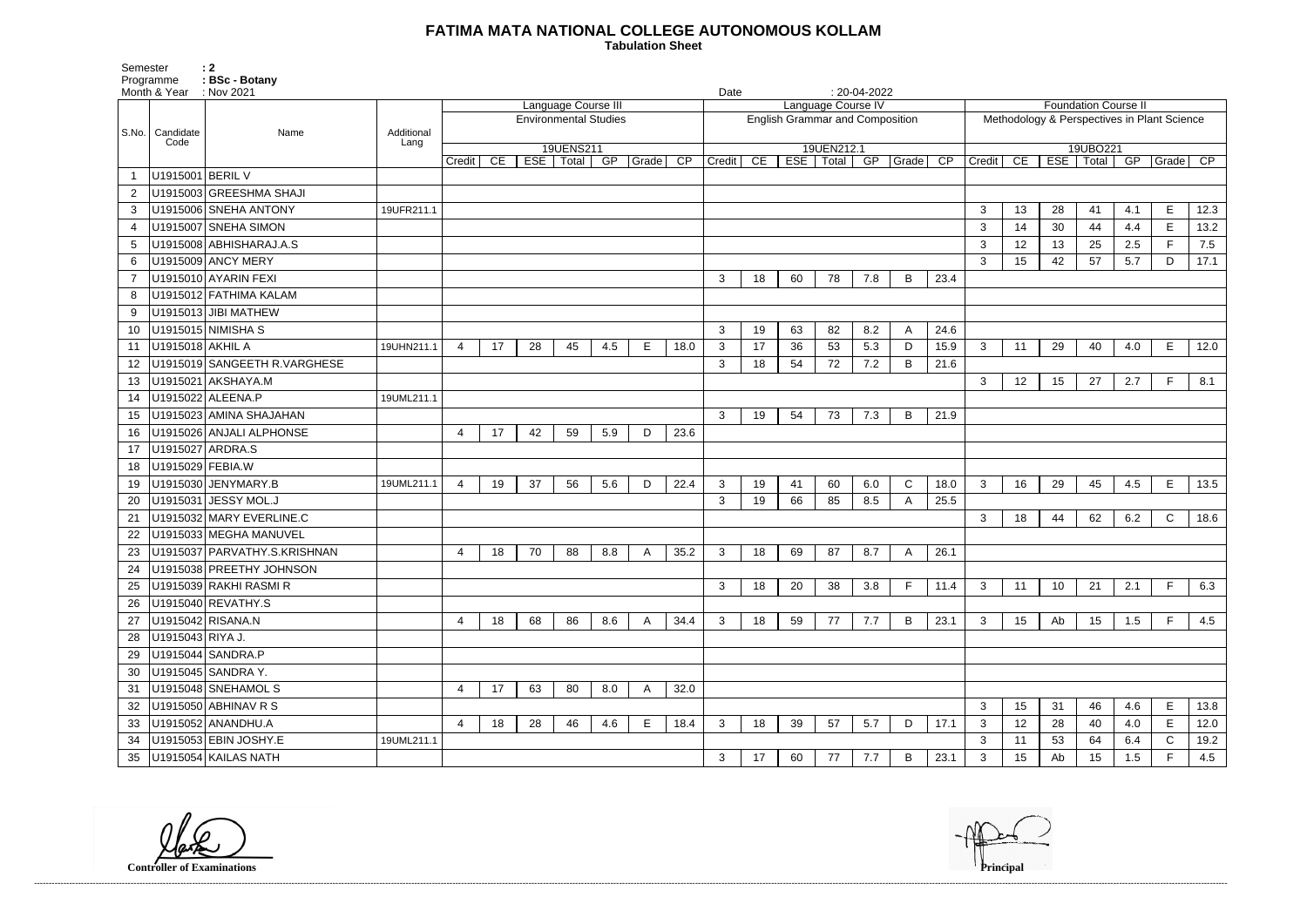|    |                             |      |            | Language Course III          |                  |       |    |       |                                        | Language Course IV |     |            |       |                |                                             |          | <b>Foundation Course II</b> |    |     |       |    |       |     |
|----|-----------------------------|------|------------|------------------------------|------------------|-------|----|-------|----------------------------------------|--------------------|-----|------------|-------|----------------|---------------------------------------------|----------|-----------------------------|----|-----|-------|----|-------|-----|
|    |                             |      |            | <b>Environmental Studies</b> |                  |       |    |       | <b>English Grammar and Composition</b> |                    |     |            |       |                | Methodology & Perspectives in Plant Science |          |                             |    |     |       |    |       |     |
|    | S.No.   Candidate  <br>Code | Name | Additional |                              |                  |       |    |       |                                        |                    |     |            |       |                |                                             |          |                             |    |     |       |    |       |     |
|    |                             |      |            | Lanc                         | <b>19UENS211</b> |       |    |       |                                        | 19UEN212.1         |     |            |       |                |                                             | 19UBO221 |                             |    |     |       |    |       |     |
|    |                             |      |            | Credi                        | <b>ESE</b>       | Total | GP | Grade | <b>CP</b>                              | Credit             | CE. | <b>ESE</b> | Total | GP             | Grade l                                     | CP       | Credit                      |    | ESE | Total | GP | Grade | CP. |
| 36 | U1915055 RANA M.LAL         |      |            |                              |                  |       |    |       |                                        |                    | -18 | 54         | 72    | $\overline{z}$ | D                                           | 21.6     |                             | 14 | Ab  | -14   |    |       | 4.2 |

**Controller of Examinations**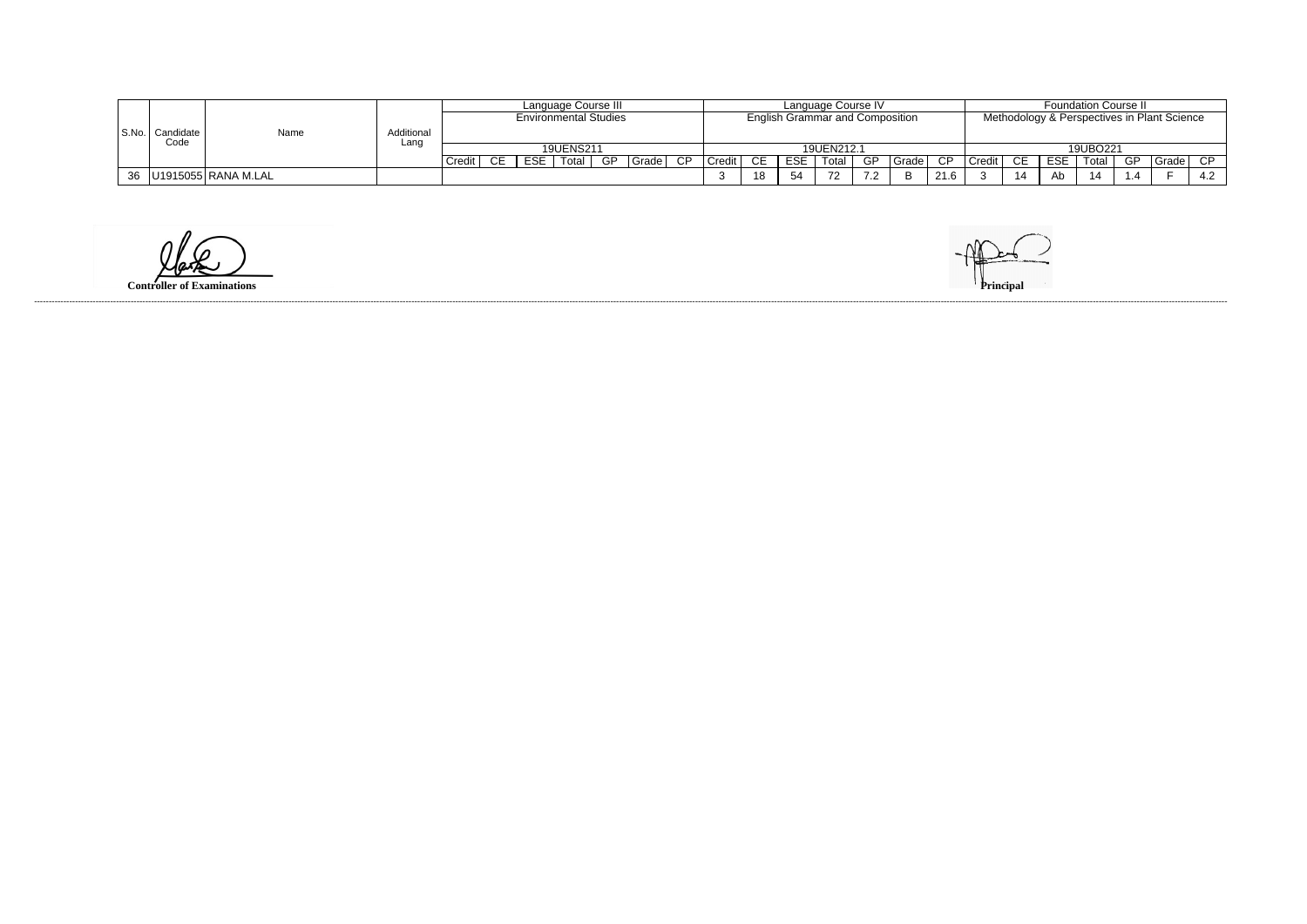|                |                   |                               |                    | <b>Complementary Course III</b>                                        |    |    |                                      |     |              |      |                            | <b>Complementary Course IV</b>                               |                |    |     |              |      |  |  |
|----------------|-------------------|-------------------------------|--------------------|------------------------------------------------------------------------|----|----|--------------------------------------|-----|--------------|------|----------------------------|--------------------------------------------------------------|----------------|----|-----|--------------|------|--|--|
|                |                   |                               |                    |                                                                        |    |    | Inorganic and Bioinorganic Chemistry |     |              |      | <b>Animal Diversity II</b> |                                                              |                |    |     |              |      |  |  |
| S.No.          | Candidate<br>Code | Name                          | Additional<br>Lang |                                                                        |    |    |                                      |     |              |      |                            |                                                              |                |    |     |              |      |  |  |
|                |                   |                               |                    | 19UCH231.3<br>CP<br>CE<br><b>ESE</b><br>GP<br>Grade<br>Total<br>Credit |    |    |                                      |     |              |      |                            | 19UZO231.1<br>CP<br>CE<br><b>ESE</b><br>GP<br>Total<br>Grade |                |    |     |              |      |  |  |
|                | U1915001 BERIL V  |                               |                    | $\overline{2}$                                                         | 19 | 44 | 63                                   | 6.3 | $\mathsf{C}$ | 12.6 | Credit                     |                                                              |                |    |     |              |      |  |  |
| $\overline{2}$ |                   | U1915003 GREESHMA SHAJI       |                    | $\overline{2}$                                                         | 14 | 23 | 37                                   | 3.7 | F            | 7.4  | $\overline{2}$             | 17                                                           | 29             | 46 | 4.6 | Е            | 9.2  |  |  |
| 3              |                   | U1915006 SNEHA ANTONY         | 19UFR211.1         | $\overline{c}$                                                         | 15 | 37 | 52                                   | 5.2 | D            | 10.4 | $\overline{2}$             | 18                                                           | 44             | 62 | 6.2 | C            | 12.4 |  |  |
| $\overline{4}$ |                   | U1915007 SNEHA SIMON          |                    | $\overline{2}$                                                         | 16 | 46 | 62                                   | 6.2 | $\mathsf{C}$ | 12.4 |                            |                                                              |                |    |     |              |      |  |  |
| 5              |                   | U1915008 ABHISHARAJ.A.S       |                    | 2                                                                      | 16 | 36 | 52                                   | 5.2 | D            | 10.4 | $\overline{2}$             | 17                                                           | 32             | 49 | 4.9 | E            | 9.8  |  |  |
| 6              |                   | U1915009 ANCY MERY            |                    | $\overline{2}$                                                         | 15 | 41 | 56                                   | 5.6 | D            | 11.2 | $\overline{2}$             | 19                                                           | 52             | 71 | 7.1 | B            | 14.2 |  |  |
| $\overline{7}$ |                   | U1915010 AYARIN FEXI          |                    | $\overline{2}$                                                         | 16 | 44 | 60                                   | 6.0 | $\mathsf{C}$ | 12.0 | $\overline{2}$             | 19                                                           | 56             | 75 | 7.5 | B            | 15.0 |  |  |
| 8              |                   | U1915012 FATHIMA KALAM        |                    | 2                                                                      | 15 | 38 | 53                                   | 5.3 | D            | 10.6 |                            |                                                              |                |    |     |              |      |  |  |
| 9              |                   | U1915013 JIBI MATHEW          |                    |                                                                        |    |    |                                      |     |              |      | $\overline{2}$             | 20                                                           | 67             | 87 | 8.7 | Α            | 17.4 |  |  |
| 10             |                   | U1915015 NIMISHA S            |                    | $\overline{2}$                                                         | 15 | 68 | 83                                   | 8.3 | A            | 16.6 | $\overline{2}$             | 20                                                           | 74             | 94 | 9.4 | $A+$         | 18.8 |  |  |
| 11             | U1915018 AKHIL A  |                               | 19UHN211.1         | $\overline{2}$                                                         | 15 | 37 | 52                                   | 5.2 | D            | 10.4 | $\overline{2}$             | 17                                                           | 37             | 54 | 5.4 | D            | 10.8 |  |  |
| 12             |                   | U1915019 SANGEETH R. VARGHESE |                    | $\overline{2}$                                                         | 16 | 52 | 68                                   | 6.8 | $\mathsf{C}$ | 13.6 |                            |                                                              |                |    |     |              |      |  |  |
| 13             |                   | U1915021 AKSHAYA.M            |                    | 2                                                                      | 15 | 16 | 31                                   | 3.1 | F            | 6.2  | $\overline{2}$             | 19                                                           | 13             | 32 | 3.2 | F            | 6.4  |  |  |
| 14             |                   | U1915022 ALEENA.P             | 19UML211.1         |                                                                        |    |    |                                      |     |              |      | $\overline{2}$             | 17                                                           | 35             | 52 | 5.2 | D            | 10.4 |  |  |
| 15             |                   | U1915023 AMINA SHAJAHAN       |                    |                                                                        |    |    |                                      |     |              |      |                            |                                                              |                |    |     |              |      |  |  |
| 16             |                   | U1915026 ANJALI ALPHONSE      |                    | $\overline{2}$                                                         | 15 | 13 | 28                                   | 2.8 | F            | 5.6  | $\overline{2}$             | 18                                                           | 21             | 39 | 3.9 | F            | 7.8  |  |  |
| 17             | U1915027 ARDRA.S  |                               |                    | $\overline{2}$                                                         | 16 | 43 | 59                                   | 5.9 | D            | 11.8 |                            |                                                              |                |    |     |              |      |  |  |
| 18             | U1915029 FEBIA.W  |                               |                    | 2                                                                      | 16 | 31 | 47                                   | 4.7 | E            | 9.4  | $\overline{2}$             | 17                                                           | 43             | 60 | 6.0 | $\mathsf{C}$ | 12.0 |  |  |
| 19             |                   | U1915030 JENYMARY.B           | 19UML211.1         | $\overline{2}$                                                         | 15 | 28 | 43                                   | 4.3 | E            | 8.6  | $\overline{2}$             | 15                                                           | 30             | 45 | 4.5 | E            | 9.0  |  |  |
| 20             |                   | U1915031 JESSY MOL.J          |                    |                                                                        |    |    |                                      |     |              |      | $\overline{2}$             | 20                                                           | 67             | 87 | 8.7 | A            | 17.4 |  |  |
| 21             |                   | U1915032 MARY EVERLINE.C      |                    | $\overline{2}$                                                         | 16 | 48 | 64                                   | 6.4 | $\mathsf{C}$ | 12.8 |                            |                                                              |                |    |     |              |      |  |  |
| 22             |                   | U1915033 MEGHA MANUVEL        |                    | $\overline{2}$                                                         | 15 | 36 | 51                                   | 5.1 | D            | 10.2 | $\overline{2}$             | 17                                                           | 36             | 53 | 5.3 | D            | 10.6 |  |  |
| 23             |                   | U1915037 PARVATHY.S.KRISHNAN  |                    |                                                                        |    |    |                                      |     |              |      |                            |                                                              |                |    |     |              |      |  |  |
| 24             |                   | U1915038 PREETHY JOHNSON      |                    | 2                                                                      | 14 | Ab | 14                                   | 1.4 | F            | 2.8  | $\overline{2}$             | 17                                                           | $\overline{7}$ | 24 | 2.4 | F            | 4.8  |  |  |
| 25             |                   | U1915039 RAKHI RASMI R        |                    | $\mathcal{P}$                                                          | 13 | 36 | 49                                   | 4.9 | E            | 9.8  | $\overline{2}$             | 19                                                           | 9              | 28 | 2.8 | F            | 5.6  |  |  |
| 26             |                   | U1915040 REVATHY.S            |                    | $\overline{2}$                                                         | 14 | 34 | 48                                   | 4.8 | E            | 9.6  | $\overline{2}$             | 18                                                           | $\overline{7}$ | 25 | 2.5 | F            | 5.0  |  |  |
| 27             |                   | U1915042 RISANA.N             |                    |                                                                        |    |    |                                      |     |              |      |                            |                                                              |                |    |     |              |      |  |  |
| 28             | U1915043 RIYA J.  |                               |                    | $\overline{2}$                                                         | 16 | 55 | 71                                   | 7.1 | B            | 14.2 | $\overline{2}$             | 20                                                           | 68             | 88 | 8.8 | A            | 17.6 |  |  |
| 29             |                   | U1915044 SANDRA.P             |                    | 2                                                                      | 14 | 58 | 72                                   | 7.2 | B            | 14.4 | $\overline{2}$             | 19                                                           | 28             | 47 | 4.7 | E            | 9.4  |  |  |
| 30             |                   | U1915045 SANDRA Y.            |                    | $\overline{c}$                                                         | 16 | 50 | 66                                   | 6.6 | $\mathsf{C}$ | 13.2 |                            |                                                              |                |    |     |              |      |  |  |
| 31             |                   | U1915048 SNEHAMOL S           |                    | $\overline{2}$                                                         | 17 | 49 | 66                                   | 6.6 | $\mathsf C$  | 13.2 |                            |                                                              |                |    |     |              |      |  |  |
| 32             |                   | U1915050 ABHINAV R S          |                    | $\overline{2}$                                                         | 15 | 35 | 50                                   | 5.0 | D            | 10.0 |                            |                                                              |                |    |     |              |      |  |  |
| 33             |                   | U1915052 ANANDHU.A            |                    | 2                                                                      | 13 | 31 | 44                                   | 4.4 | E            | 8.8  | $\overline{2}$             | 16                                                           | 19             | 35 | 3.5 | F            | 7.0  |  |  |
| 34             |                   | U1915053 EBIN JOSHY.E         | 19UML211.1         | $\overline{2}$                                                         | 14 | 46 | 60                                   | 6.0 | $\mathsf{C}$ | 12.0 | $\overline{2}$             | 17                                                           | 58             | 75 | 7.5 | B            | 15.0 |  |  |
| 35             |                   | U1915054 KAILAS NATH          |                    | $\overline{c}$                                                         | 15 | 40 | 55                                   | 5.5 | D            | 11.0 |                            |                                                              |                |    |     |              |      |  |  |

**Controller of Examinations Principal**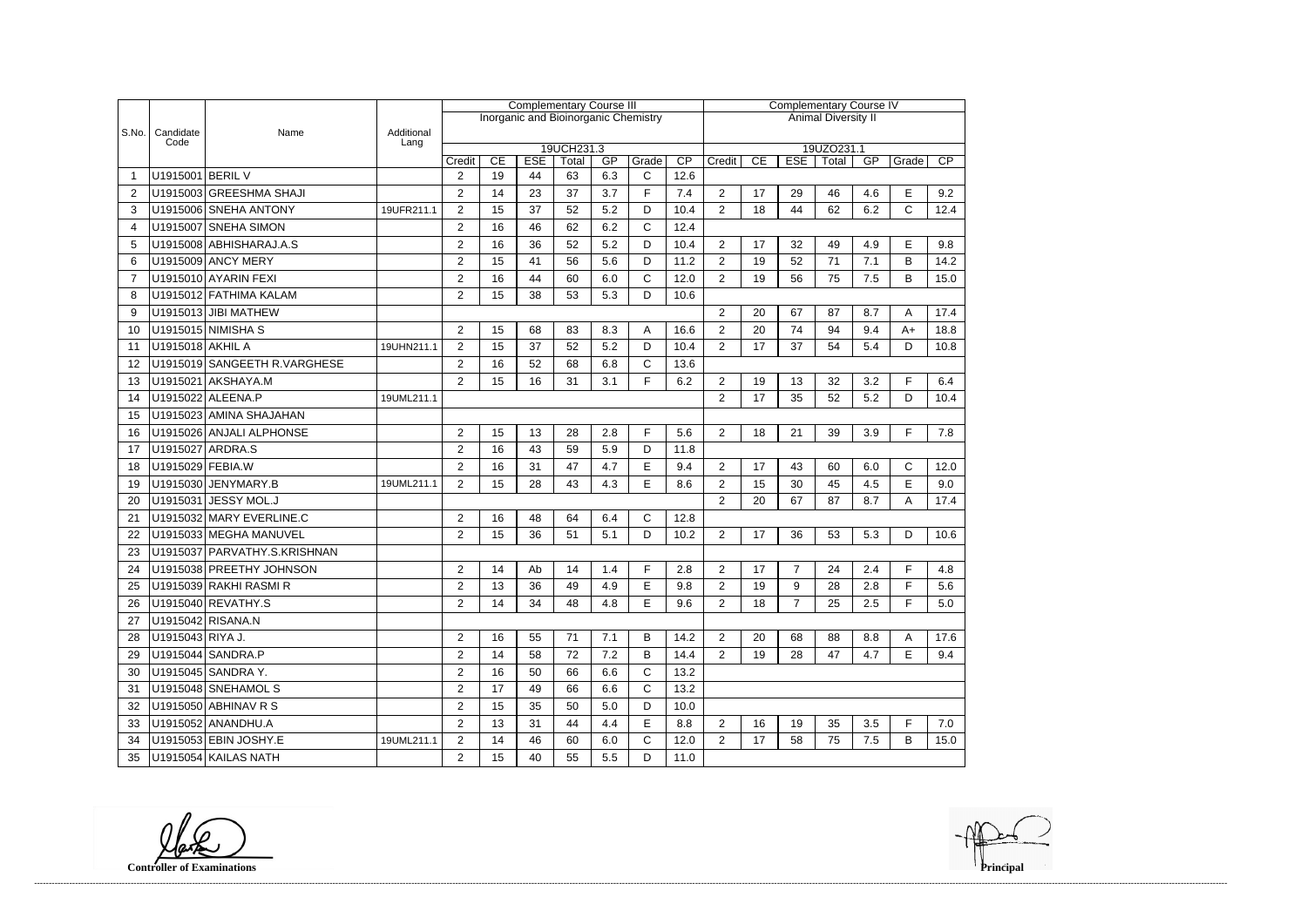|       |                   |                     |            |                                      |           |            | Complementary Course III |     |        | Complementary Course IV |        |                            |            |            |    |       |        |  |
|-------|-------------------|---------------------|------------|--------------------------------------|-----------|------------|--------------------------|-----|--------|-------------------------|--------|----------------------------|------------|------------|----|-------|--------|--|
|       |                   |                     |            | Inorganic and Bioinorganic Chemistry |           |            |                          |     |        |                         |        | <b>Animal Diversity II</b> |            |            |    |       |        |  |
| S.No. | Candidate<br>Code | Name                | Additional |                                      |           |            |                          |     |        |                         |        |                            |            |            |    |       |        |  |
|       |                   |                     | Lang       |                                      |           |            | 19UCH231.3               |     |        |                         |        |                            |            | 19UZO231.1 |    |       |        |  |
|       |                   |                     |            | Credit                               | <b>CE</b> | <b>ESE</b> | Total                    | GP  | Grade  | CP                      | Credit | CE                         | <b>ESE</b> | Total,     | GP | Grade | $\cap$ |  |
| 36    |                   | U1915055 RANA M.LAL |            |                                      | 15        | 48         | 63                       | 6.3 | $\sim$ | 12.6                    |        |                            |            |            |    |       |        |  |

**Controller of Examinations**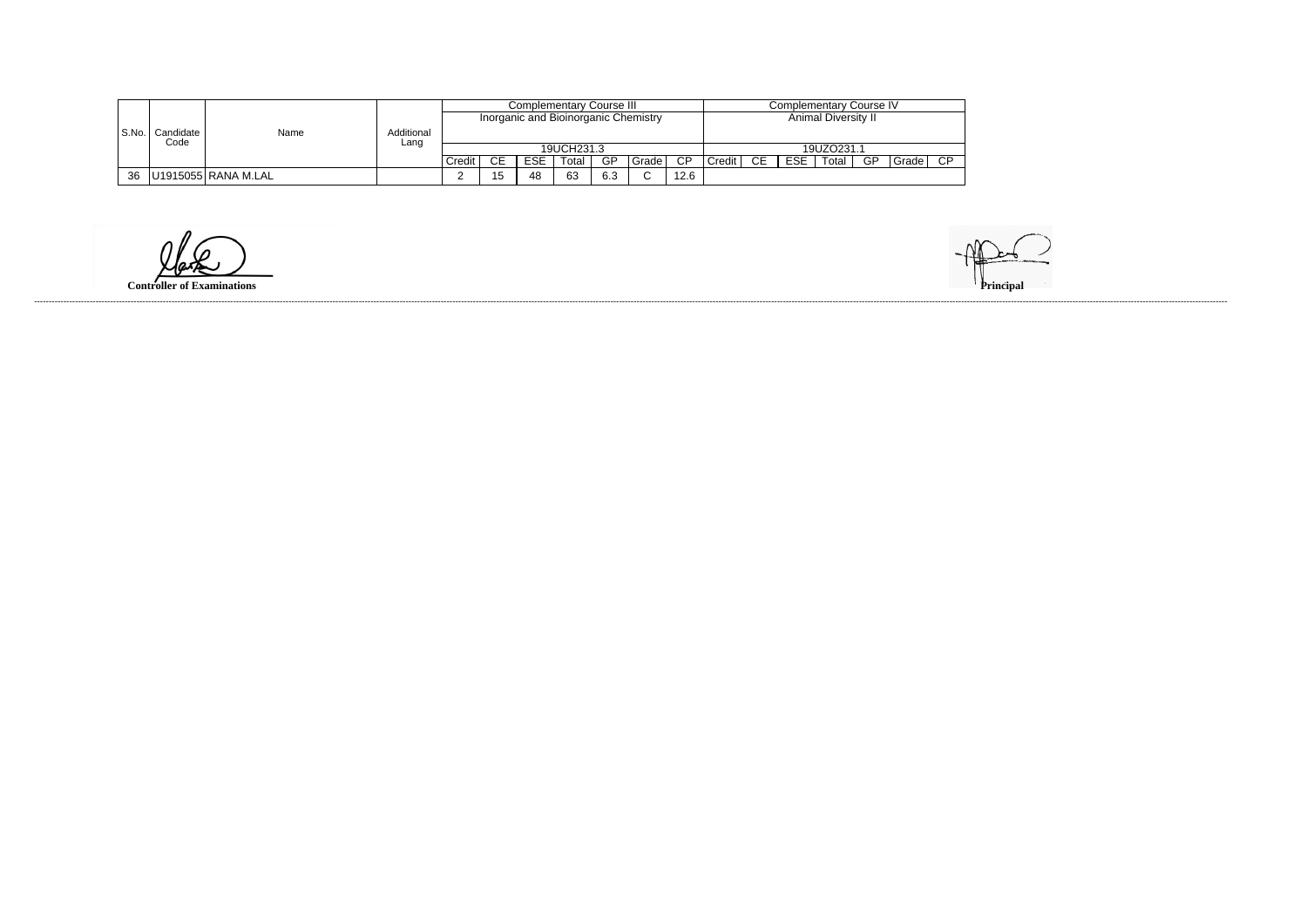|                |                   |                               |                    |        |    |            | Language Course V |     |       |                 |                |                          |              |               |
|----------------|-------------------|-------------------------------|--------------------|--------|----|------------|-------------------|-----|-------|-----------------|----------------|--------------------------|--------------|---------------|
|                |                   |                               |                    |        |    |            |                   |     |       |                 |                |                          |              |               |
| S.No.          | Candidate<br>Code | Name                          | Additional<br>Lang |        |    |            |                   |     |       |                 | Total          | <b>SCPA</b>              | Grade        | Result        |
|                |                   |                               |                    | Credit | CE | <b>ESE</b> | Total             | GP  | Grade | $\overline{CP}$ |                |                          |              |               |
| -1             | U1915001 BERIL V  |                               |                    |        |    |            |                   |     |       |                 | 112.8          | 6.64                     | C            | PASSED        |
| 2              |                   | U1915003 GREESHMA SHAJI       |                    |        |    |            |                   |     |       |                 | $\blacksquare$ | $\overline{\phantom{0}}$ | F            | <b>FAILED</b> |
| 3              |                   | U1915006 SNEHA ANTONY         | 19UFR211.1         | 3      | 16 | 46         | 62                | 6.2 | C     | 18.6            | 95.8           | 3.99                     | F            | PASSED        |
| 4              | U1915007          | <b>SNEHA SIMON</b>            |                    |        |    |            |                   |     |       |                 | 115.5          | 5.78                     | D            | PASSED        |
| 5              |                   | U1915008 ABHISHARAJ.A.S       |                    |        |    |            |                   |     |       |                 | $\blacksquare$ |                          | F            | <b>FAILED</b> |
| 6              |                   | U1915009 ANCY MERY            |                    |        |    |            |                   |     |       |                 | 112.7          | 4.70                     | E            | PASSED        |
| $\overline{7}$ |                   | U1915010 AYARIN FEXI          |                    |        |    |            |                   |     |       |                 | 131.9          | 5.50                     | D            | PASSED        |
| 8              |                   | U1915012 FATHIMA KALAM        |                    |        |    |            |                   |     |       |                 | 115.1          | 6.77                     | C            | PASSED        |
| 9              |                   | U1915013 JIBI MATHEW          |                    |        |    |            |                   |     |       |                 | 136.2          | 7.17                     | B            | PASSED        |
| 10             |                   | U1915015 NIMISHA S            |                    |        |    |            |                   |     |       |                 | 146.0          | 6.08                     | C            | PASSED        |
| 11             | U1915018 AKHIL A  |                               | 19UHN211.1         | 3      | 17 | 48         | 65                | 6.5 | C     | 19.5            | 86.6           | 5.09                     | D            | PASSED        |
| 12             |                   | U1915019 SANGEETH R. VARGHESE |                    |        |    |            |                   |     |       |                 | 133.0          | 6.05                     | C            | PASSED        |
| 13             | U1915021          | AKSHAYA.M                     |                    |        |    |            |                   |     |       |                 |                |                          | F            | <b>FAILED</b> |
| 14             |                   | U1915022 ALEENA.P             | 19UML211.1         | 3      | 19 | 60         | 79                | 7.9 | B     | 23.7            | 95.1           | 5.59                     | D            | PASSED        |
| 15             |                   | U1915023 AMINA SHAJAHAN       |                    |        |    |            |                   |     |       |                 | 141.6          | 7.08                     | B            | PASSED        |
| 16             |                   | U1915026 ANJALI ALPHONSE      |                    |        |    |            |                   |     |       |                 |                |                          | F            | <b>FAILED</b> |
| 17             |                   | U1915027 ARDRA.S              |                    |        |    |            |                   |     |       |                 | 120.7          | 7.10                     | B            | PASSED        |
| 18             | U1915029 FEBIA.W  |                               |                    |        |    |            |                   |     |       |                 | 106.5          | 6.26                     | C            | PASSED        |
| 19             |                   | U1915030 JENYMARY.B           | 19UML211.1         | 3      | 19 | 59         | 78                | 7.8 | B     | 23.4            | 100.6          | 5.92                     | D            | PASSED        |
| 20             | U1915031          | <b>JESSY MOL.J</b>            |                    |        |    |            |                   |     |       |                 | 137.2          | 6.24                     | C            | PASSED        |
| 21             |                   | U1915032 MARY EVERLINE.C      |                    |        |    |            |                   |     |       |                 | 112.4          | 5.11                     | D            | PASSED        |
| 22             |                   | U1915033 MEGHA MANUVEL        |                    |        |    |            |                   |     |       |                 | 106.3          | 6.25                     | C            | PASSED        |
| 23             |                   | U1915037 PARVATHY.S.KRISHNAN  |                    |        |    |            |                   |     |       |                 | 148.6          | 6.19                     | C            | PASSED        |
| 24             |                   | U1915038 PREETHY JOHNSON      |                    |        |    |            |                   |     |       |                 |                |                          | F            | <b>FAILED</b> |
| 25             |                   | U1915039 RAKHI RASMI R        |                    |        |    |            |                   |     |       |                 |                |                          | F            | <b>FAILED</b> |
| 26             |                   | U1915040 REVATHY.S            |                    |        |    |            |                   |     |       |                 |                |                          | F            | <b>FAILED</b> |
| 27             |                   | U1915042 RISANA.N             |                    |        |    |            |                   |     |       |                 | 121.5          | 4.50                     | E            | PASSED        |
| 28             | U1915043 RIYA J.  |                               |                    |        |    |            |                   |     |       |                 | 129.0          | 6.14                     | $\mathsf{C}$ | <b>PASSED</b> |
| 29             |                   | U1915044 SANDRA.P             |                    |        |    |            |                   |     |       |                 | 111.6          | 5.31                     | D            | PASSED        |
| 30             |                   | U1915045 SANDRA Y.            |                    |        |    |            |                   |     |       |                 | 107.7          | 6.34                     | C            | PASSED        |
| 31             |                   | U1915048 SNEHAMOL S           |                    |        |    |            |                   |     |       |                 | 125.9          | 5.47                     | D            | PASSED        |
| 32             |                   | U1915050 ABHINAV R S          |                    |        |    |            |                   |     |       |                 | 103.5          | 4.70                     | Е            | PASSED        |
| 33             |                   | U1915052 ANANDHU.A            |                    |        |    |            |                   |     |       |                 | $\sim$         | $\blacksquare$           | F.           | <b>FAILED</b> |
| 34             |                   | U1915053 EBIN JOSHY.E         | 19UML211.1         | 3      | 19 | 65         | 84                | 8.4 | A     | 25.2            | 109.5          | 6.44                     | C            | PASSED        |
| 35             |                   | U1915054 KAILAS NATH          |                    |        |    |            |                   |     |       |                 | 109.6          | 4.38                     | Е            | <b>PASSED</b> |

**Controller of Examinations Principal**